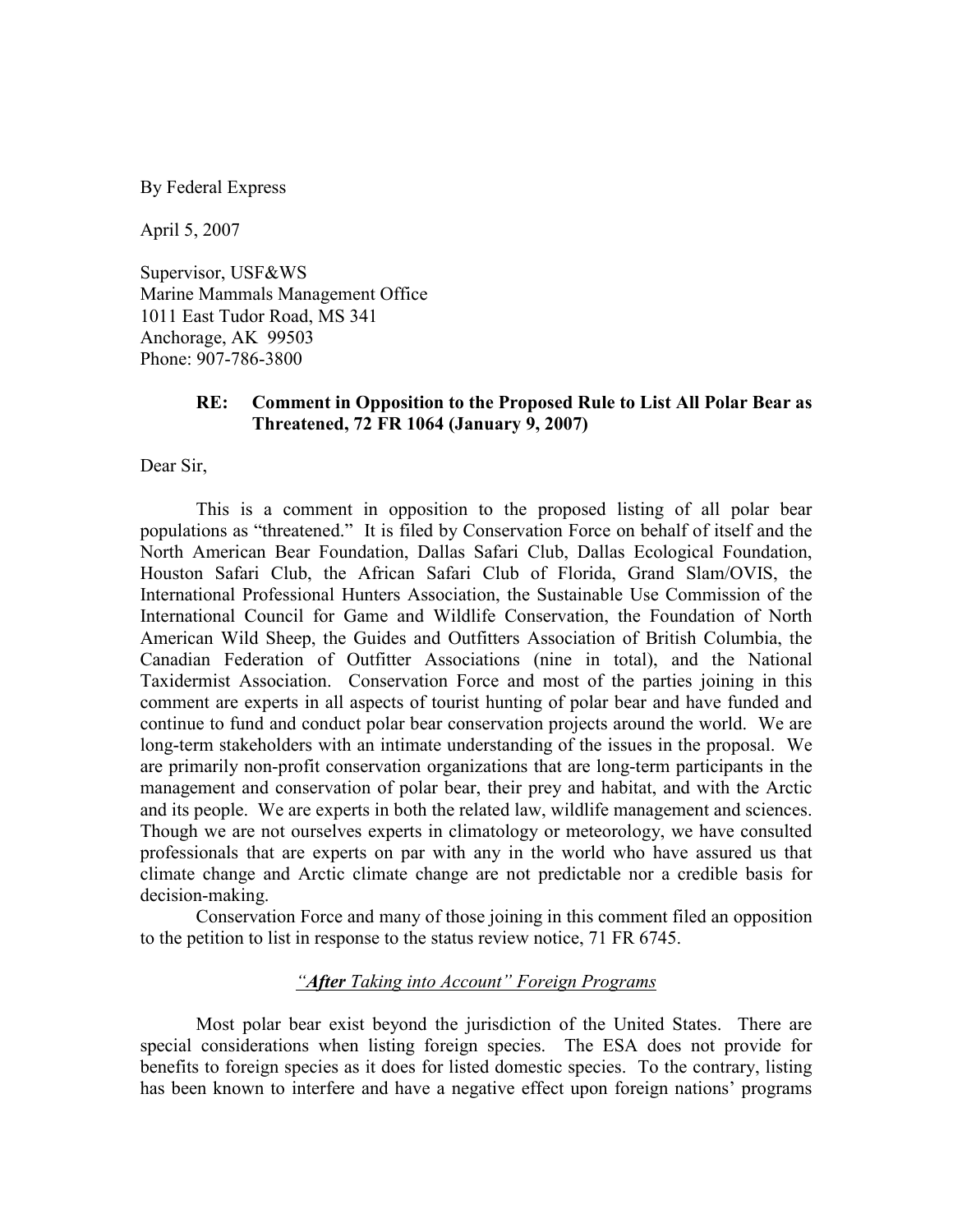for the conservation of the species that are listed. The Service has recognized both this shortcoming and the detrimental impact of the listing of foreign species in some instances such as game animals, as has Congress. (See 68 FR 49512, page 49513 wherein the USF&WS states that "most of the key conservation provisions of the ESA do not apply to foreign species. Habitat conservation mechanisms, recovery planning and implementation, most Section 7 consultations, and the Section 6 grant-in-aid program do not apply to foreign listed species….") Congress has recognized this in oversight hearings and through the passage of special legislation to partially make up for the shortfall in benefits under the ESA for foreign species such as the African Elephant Conservation Act and the Tiger/Rhino Conservation Act. Perhaps such special legislation can and will be passed to benefit the bear, but that is separate and apart from the proposed listing under the ESA.

 The ESA will not prohibit taking, provide critical habitat designation, habitat acquisition, habitat conservation plans, mitigation, recovery plans, cooperative agreements, funding, or the multiple benefits provided for domestic species for the conservation of polar bear in foreign lands.

 The ESA mandates that the Service "shall" not list a species until "after taking into account" the "efforts" and "other conservation practices" of the foreign range nations. [BASES FOR DETERMINATIONS, Section  $4(b)(1)(A)$ ] This is a threshold issue, not an incidental issue after the fact. This "taking into account" is a separate and independent step from consideration of the "best available scientific and commercial data" in the listing determination that is to be made "after taking into account" the foreign programs. It is not to be skipped. It is a standalone issue and a reason by itself not to list the bear. This "shall" be considered in the listing process before, not after, the other information. The rest of the listing process is to be completed "after" and only "after" the range nation's programs are first considered. Similar language existed in the Endangered Species Conservation Act of 1969 which preceded the ESA.

 It should be noted that there are two parts to the "foreign" provision. First, that it be taken in account before proceeding to the next stage. Second, that it is not limited solely to the best available scientific and commercial data rather than economic considerations because it is to be done before and independently. The history of the ESA and even Section 9 (c) 2 makes it clear that Congress supports the consideration of the revenue and economic incentives of tourist hunting in the instance of foreign nations.

The section requires the Secretary to give full consideration to efforts being currently made by any foreign country to protect fish or wildlife species within that country in making a determination as to whether or not those species are endangered or threatened. There is provided ample authority and direction to the Secretary to consider the effort of such countries in encouraging the maintenance of stocks of animals for purposes such as trophy hunting. (Committee on Merchant Marine and Fisheries Report No. 93-412, July 27, 1973, Determination of Endangered or Threatened Species, pg.11., attached.)

 If range nation programs are not first duly considered, a listing itself can be a threat to the survival of the species. The polar bear in Canada (and Nunavut) are the best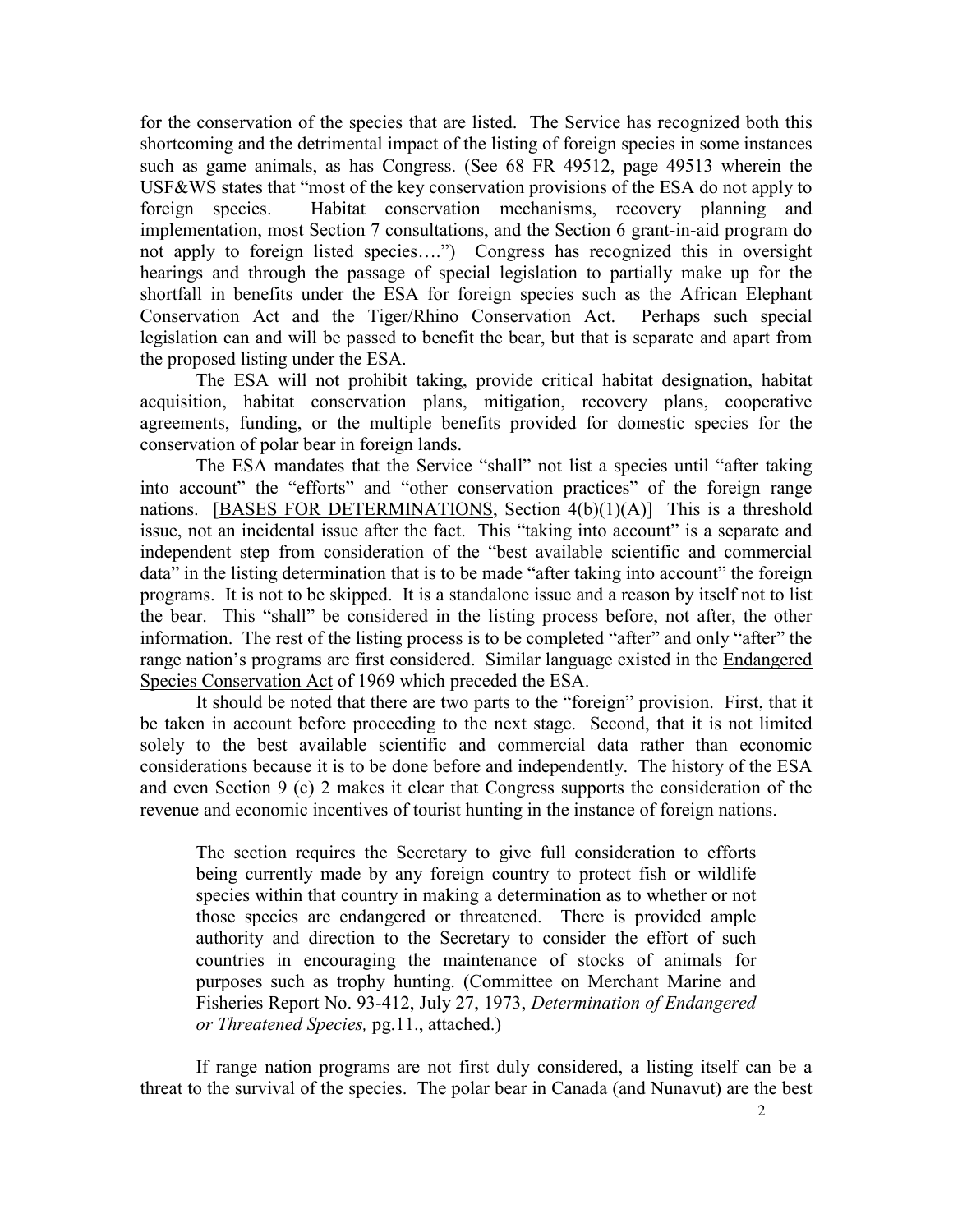managed polar bear in the world, as well as the largest population. That in large part is due to the catalytic tourist hunting program that would be compromised if Canada's bear were listed. Even Greenland has recently instituted improved polar bear practices that were largely driven by a desire for tourist hunting. Listing would largely forestall the continued use of hunting as a tool of conservation in those Canadian areas with approved trophy imports into the United States, those areas still deferred for approval, as well as the prospects in Greenland and Russia.

 This is not one of those instances foreseen by Congress where there is a need to list a species to prevent its importation, which is primarily what the ESA does for foreign species. The proposed listing would take away from, not serve, the bear. It is not trade that threatens the bear, if it is threatened. That is aptly covered by CITES and other internal and external laws and regulations. (There are already redundant trade controls: CITES, MMPA IPBT, MOUs, etc.) In fact, under  $9(c)(2)$  of the ESA, the Service should not even be regulating trophy trade of a CITES Appendix II listed species like the polar bear, so trade control of a proposed-to-be "threatened" listed species is not at issue except inadvertently under the MMPA.

 The listing would trigger the "depletion" provision in the Marine Mammal Protection Act. The MMPA prohibits the importation of "depleted" marine mammal species and "depleted" is defined to mean "any case in which" a marine mammal species or stock is listed as "threatened" under the ESA, 16 USC 1362(1)(C).

 Tourist hunting is one of the founding pillars of Canada's polar bear conservation program. It is a conservation tool. See the attached Mitch Taylor letter of 1994 where he credits the importation of polar bear trophies with generating more conservation benefits than his 17 years (as of 1994) of achievements in Canada's polar bear conservation program. That member of the IUCN Polar Bear Specialist Group is still of that opinion today, 13 years later (personal communication). It is imperative that Canada and Nunavut's programs not be compromised by a listing that would be of little or no benefit to the bear as a foreign species.

 Tourist hunting has been instrumental in providing incentives for Inuit people to voluntarily accept and adopt polar bear harvest quotas (which are entirely voluntary under the Lands Settlement Act), improved male to female harvest ratios, protection of cubs, MOUs with governments, co-management agreements and much more. It has helped create incentives and revenue that has made Canada and Nunavut the leaders of polar bear conservation in the world. (Eighty or more percent of Inuit are unemployed – Elizabeth Pheasant personal communication.) Recently the prospect of tourist hunting has helped get Greenland on track in monitoring and managing its harvest on quota for the first time. It is an invaluable conservation tool for which there is no substitute. See documents attached.

 The primary author of this comment chaired the Renewable Wildlife Resources Committee of Safari Club International in the early 1990's that led the successful effort that reformed the MMPA to permit the importation of Canadian polar bear into the United States. The hearings and testimony were replete with the benefits and potential benefits of tourist hunting. They are incorporated herein by reference as if copied. In further Congressional recognition of the value of tourist hunting to polar bear conservation, Congress amended the MMPA in 1994, 1997, and again in 2004 to allow for the importation of more polar bear trophies. We've witnessed how it has enhanced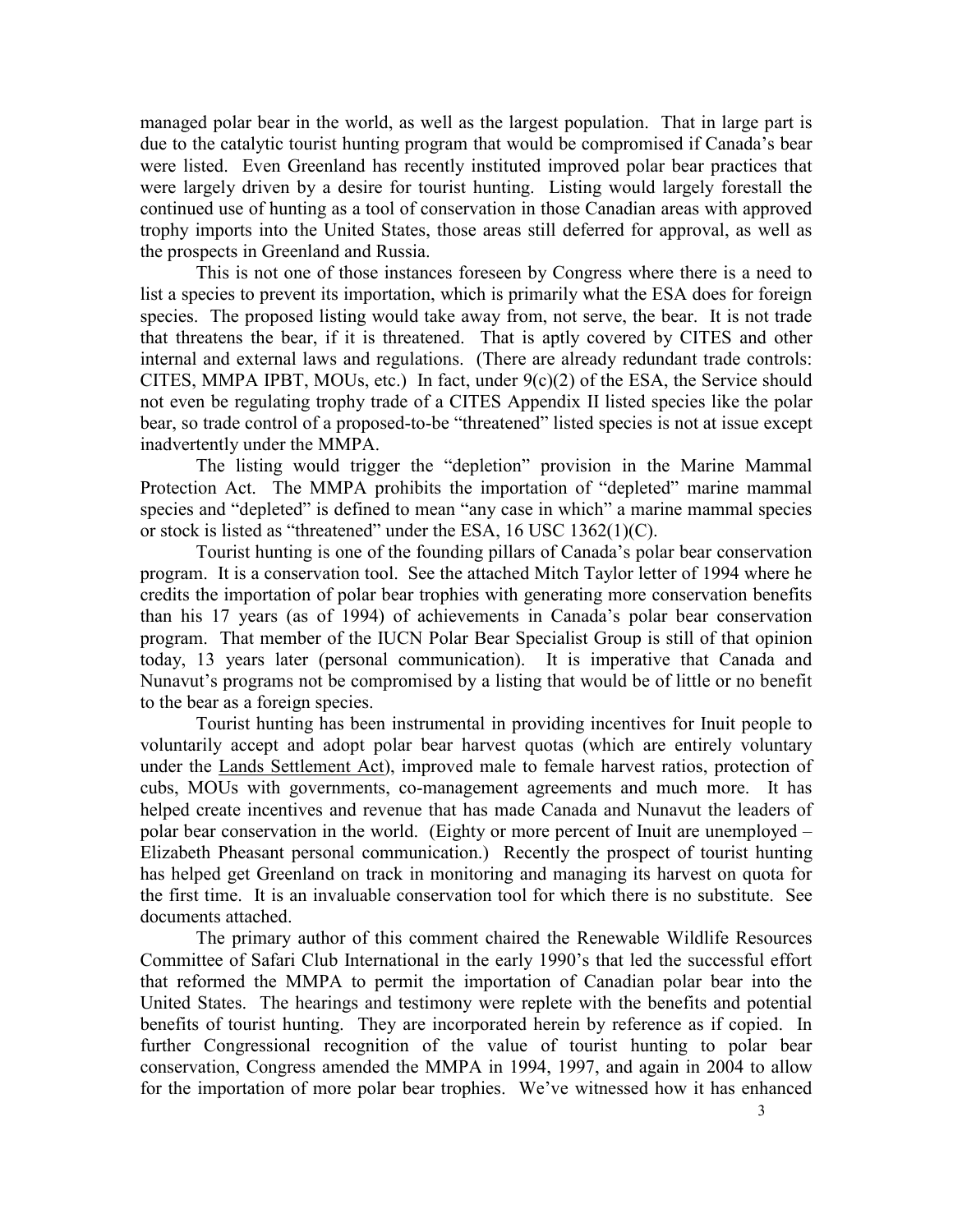the survival of polar bear. The price of polar bear hunts has climbed from 12-15 thousand dollars to 28-32.5 thousand dollars in little more than a decade. The IUCN desktop study that tourist polar bear hunting was sustainable and could provide greater conservation incentives than the sale of bear hides (at 400-1,200 hundred dollars each) has been confirmed. See attached IUCN-SSC desktop study.

 Of course, United States tourist hunters are not the only international hunters in Canada and Nunavut (though they constitute approximately 90 percent of the tourist hunters) and many areas have been deferred by the Service for imports and some areas are not even open to U.S. tourist hunting at this time (Greenland and Russia). Some few United States hunters may hunt even if they can't bring back their trophies. Nevertheless, far fewer United States hunters will desire to hunt if they can't bring their trophies home and virtually all will be unwilling to pay the prevailing prices. Those areas that have been deferred will have less incentive to improve their area than they have had to establish trophy imports into the United States. It is not just those areas that have been approved for import that would be negatively affected, it is also all those with a potential for import approval. (See the PBTC, 2006, reported [page11, line 17] that "[t]here is still an interest in having sport hunting in Quebec. Currently the government of Nunavut, the federal government and Makavik are in negotiations regarding sport hunting." This means they are attempting to address the published conservation reasons that the USF&WS deferred imports from that region.)

Tourist hunting has proven to be a very *useful* tool for the conservation of polar bear that would become a *useless* tool for any and all listed populations if listed. It is one thing to defer approval of trophy imports from a particular sub-population or region until better practices are voluntarily adopted, and quite a different thing to permanently remove that incentive from the conservation equation.

 U.S. hunters not only purchase licenses priced at nearly one thousand dollars from the Canadian and Nunavut wildlife authorities, but also contribute one thousand dollars above that to Russian bear conservation through the National Fish and Wildlife Foundation. [MMPA 1136D; 50 CFR 18.30 (9) (2)] Both are direct revenue to wildlife management agencies and are above the more than \$32,500 paid for the price of the hunt, of which \$18,000 to \$20,000 stays with the local community.

 If you wish to further polar bear conservation then find some other means of doing so. It is repugnant to list a species over a range nation's objections. It is also repugnant to suggest to others that they will receive benefits that the ESA does not provide. When the benefits the bear will lose are "taken into account" or considered, the proposed listing would be a net loss to the bear's conservation. The negative consequences of the listing outweigh the nonexistent benefits the ESA provides to listed foreign species. The USF&WS is legally empowered and obligated to first take this into account, so please do so. This is a stand alone threshold reason not to list any foreign populations or sub-populations of polar bear, and most certainly is reason not to list any of the sub-populations in Canada and Nunavut.

 The author of both the ESA and the MMPA, congressman John Dingell (MI), made it clear that the ESA should be used to favor foreign nations' tourist hunting programs when that hunting is part of a range nation's conservation strategy. "H.R. 37…is a bill which has been carefully drafted to encourage…foreign governments to develop healthy stocks of animals occurring naturally within their borders. If these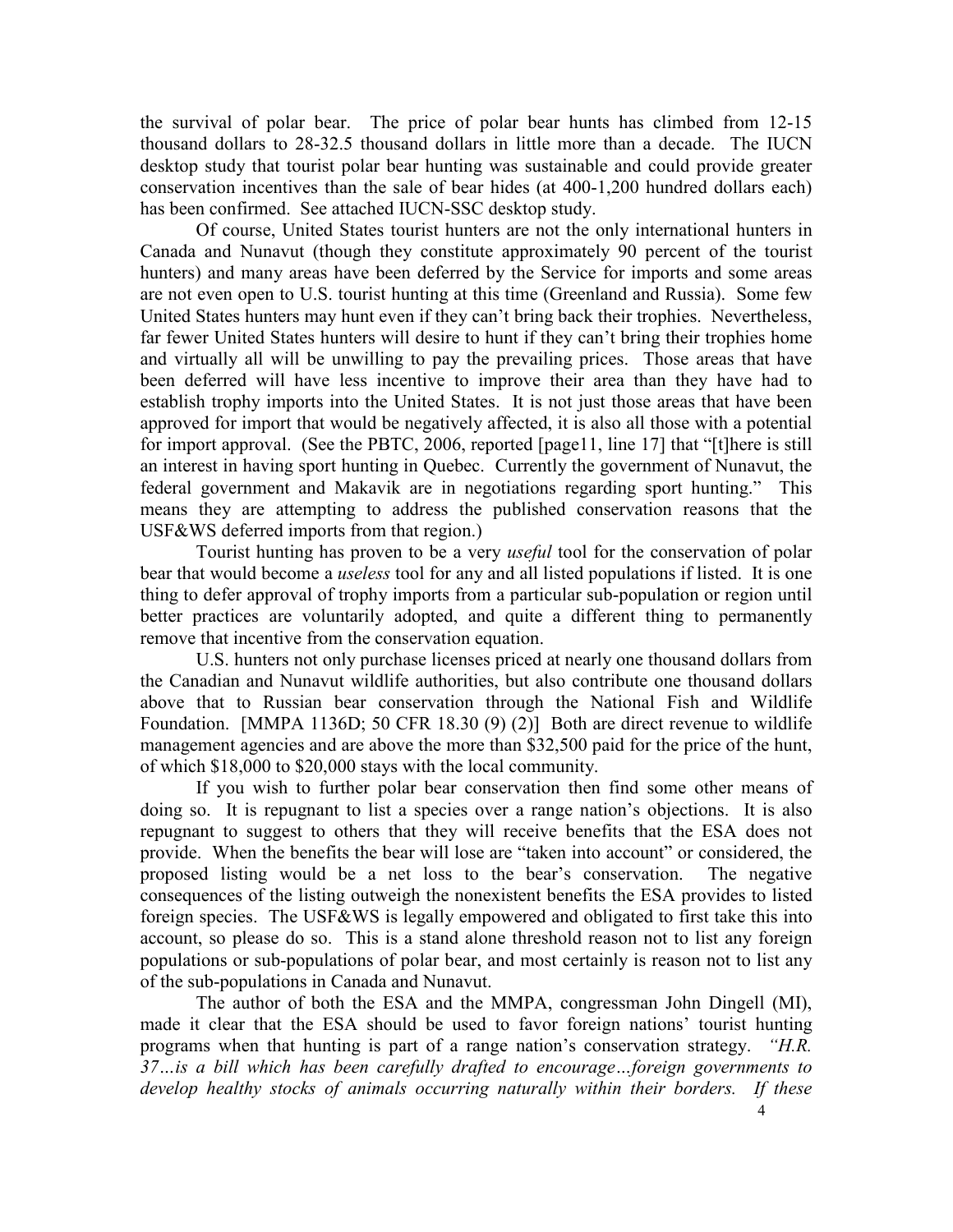animals are considered valuable as trophy animals…they should be regarded as a potential source of revenue to the managing agency and they should be encouraged to develop to the maximum extent compatible with the ecosystem upon which they depend." –Congressional Record, September 18, 1993, pg. 30163. That is precisely why the polar bear should not be listed at all. This theme within the ESA is again expressed in the provision that foreign range nation programs should be "encouraged", International Cooperation, Section 8(b), Encouragement of Foreign Programs.

 In its proposal, the Service recognizes correctly that tourist hunting does not threaten the bear (Factor B) but it has failed to first give due weight to the benefits of that hunting and its conservation role in Canada and Nunavut. It should be viewed and "encouraged" as the tool it is for conservation. The polar bear should not be listed over any range nation's objection without extraordinary cause.

#### Biological Benefits of Tourist Hunting

 It is widely recognized that U.S. tourist hunting has been a biological benefit because of its selectivity. (See attached.) It has provided the incentive for the local people to agree to a male/female harvest ratio of 2-to-1 that had been closer to 1-to-1. It is particularly important that the harvest ratio continue to spare females and young when recruitment and cub survival are reduced because of ice conditions, prey availability, habitat conditions and habitat capacity. The females and cubs are so much more important to production than surplus males. Focusing the harvest on large males reduces the stress they would otherwise place on sows fending to save cubs from cannibalism. It also reduces the cannibalism losses that those large, hungry males would otherwise inflict. It is also fundamental that the reduction in surplus males, particularly large males, increases the prey availability for females and their more vulnerable cubs.

"Management, theoretically, should…regulate the system of shooting so as to bend the existing (sex) ratio toward the optimum….[T]he ratio desirable in management of polygamous animals is slumped abnormally low in males." Aldo Leopold, Game Management, Properties of Game Populations, 1933.

Management means keeping the population within carrying capacity as that carrying capacity is falling, so that the remaining population stays healthier, less stressed and reproducing successfully. The remaining range will only support so much, but it will support that much. If the habitat and its carrying capacity is reduced by global warming, tourist hunting can be a most useful and desirable tool to help manage the population to better ensure its survival. Tourist hunting by U.S. hunters is a well-recognized tool for these very reasons. It is a useful force for conservation. These are all fundamental factors and mechanisms of game management set out by Aldo Leopold in 1933 that do and will increase the survival and breeding productivity of remaining polar bear.

"Game management is the purposeful manipulation of factors…(and) consists largely of 'spotting' the limiting factor and controlling it….Game management proposes to substitute a new and objective equilibrium for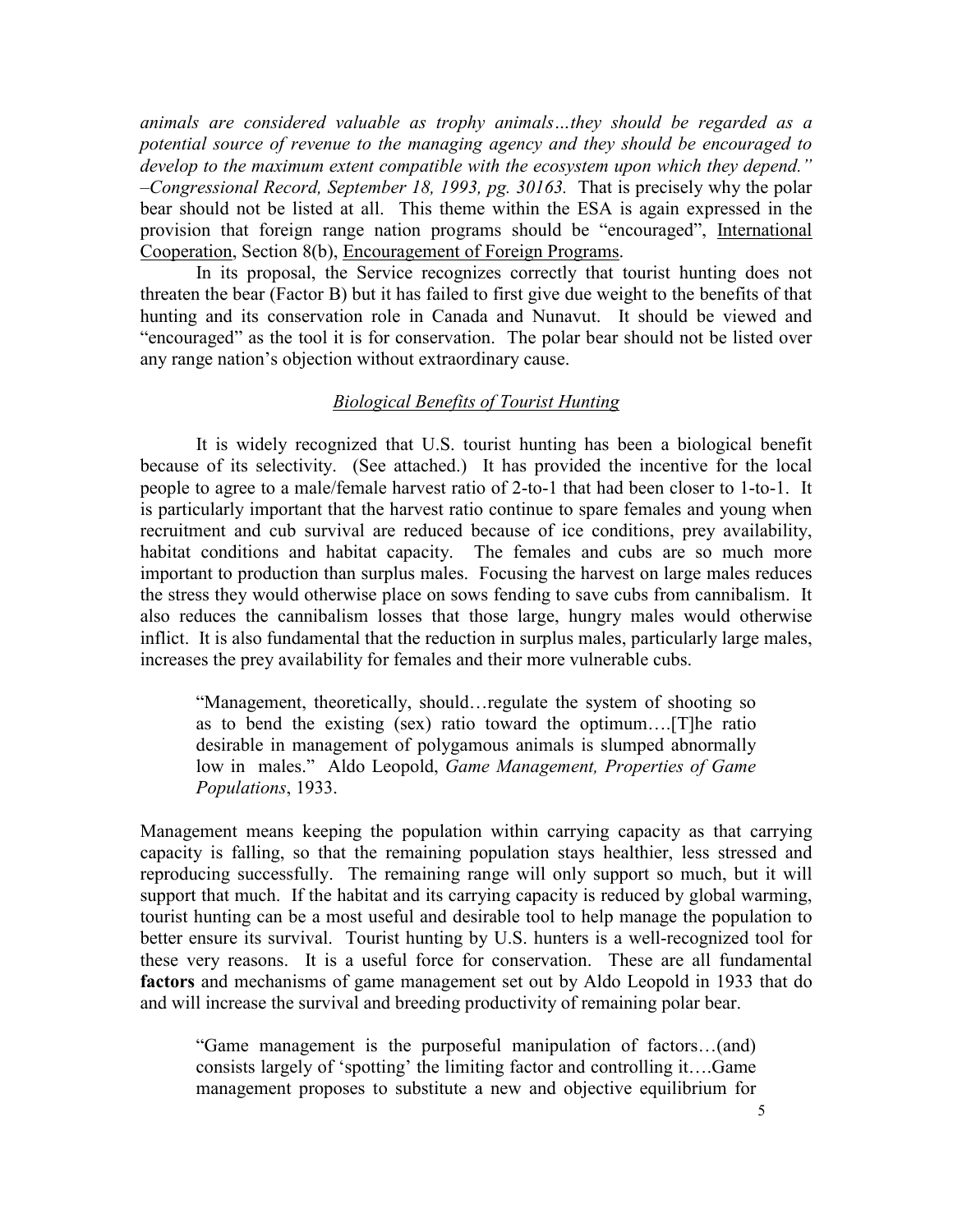any natural one which civilization may have destroyed." Aldo Leopold, Game Management, Mechanisms of Game Management, 1933.

 We must express concern with the misleading press releases that have stated and implied that there would be a worldwide recovery program if the bear is listed and that the listing will not trigger the importation prohibitions of the MMPA. The suggestion that an ESA listing would provide benefits like those for domestic species or that it will not have a negative impact on the range nations' programs have been misleading. That warrants correction and republication of the proposal, and an extended comment period.

# **Biologically Significant Portion of Range**

 The two subpopulations said to be declining, Western Hudson Bay and Southern Beaufort Sea, are not a biologically "significant portion of the range" of polar bear. Those regions contain only a fraction of the world polar bear population (together less than one-tenth of the world population) and, moreover, are on the very southern edge of the bear's range and climate zone. The status of those two subpopulations doesn't warrant listing all of the polar bear in the world. The range and size of bear habitat is considerable. (There is more polar bear range north of the Arctic Circle than below it. Churchill of WHB is 2,000 miles south of the North Pole and there is a lot of polar bear range below it. It is closer to Key West Florida than it is to the North Pole. Most maps don't even show most of the Arctic Ocean.) All those bear will not likely become extinct.

 Also, the status of those two subpopulations does not warrant the listing of those two subpopulations as distinct population segments. Though they are distinct population segments, neither is down sufficiently to be considered threatened with extinction at this time. The flimsy, negative future habitat loss projections are not "likely," nor are they a reliable basis for listing today.

 The habitat and prey base of some subpopulations are expected to improve with the projected negative climate and sea ice changes. Also, even in the worst and most exaggerated negative projections, the very northernmost Arctic region will become better polar bear and prey habitat. Some may speculate that it may not be ideal habitat, but it need not be to prevent extinction and defeat a listing proposal [Center for Biological Diversity v. Norton, 411 F. Supp 1271 (D.N.M., 2005)]. A "significant portion of the range" of the polar bear will remain or become suitable habitat - actually *better* habitat under virtually all of the projections. The polar bear is not "likely" to ever truly be in danger of extinction, so by definition it should not be listed as "threatened". The combination of the range that will improve and the range to the north that is now too cold for bear make the loss of significant habitat a non-issue. It is not "likely to become an endangered species" at any time in such a significant portion of its range to truly be at risk of extinction, 16USC 1532 (6 and 20). The legal jurisprudence provides guidance:

"But even with a reduction in range, and reduction in absolute numbers of fish or fish populations, if the remaining core populations ensure the species' survival throughout its range or a significant portion thereof, then the species is not endangered. If the raw size of the range were the only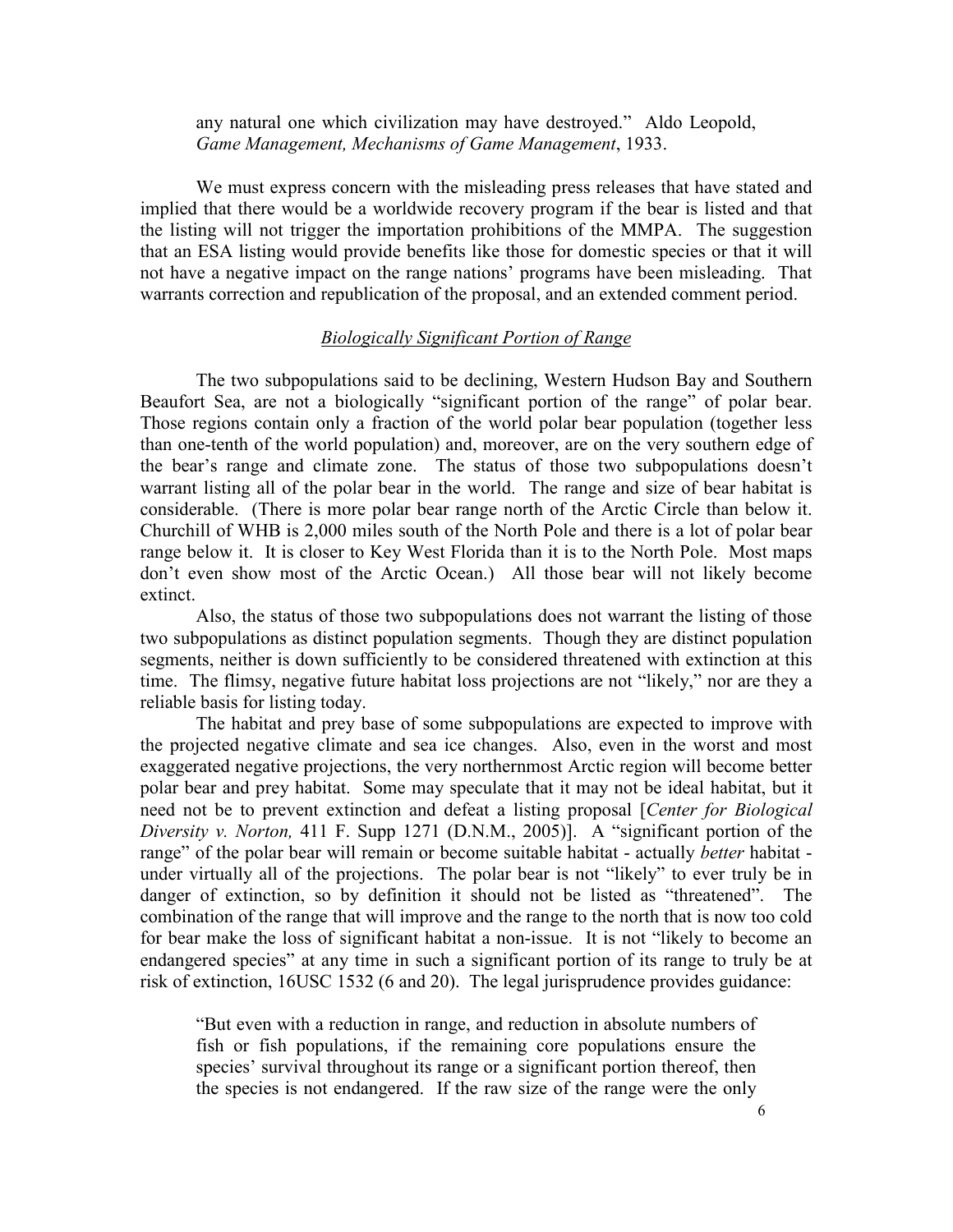determination factor, virtually every non-domestic species of wildlife in North America would be listed. Historical accounts in the Lewis and Clark journals, for example, describe abundant wildlife across the depth and breadth of the country they explored, and that historical range no longer exists in its pristine state." Court in Center for Biological Diversity v. Norton, 411 F. Supp. 1271 (D.N.M., 2005).

 The polar bear, because of its harsh environment and isolation, has been spared the loss of habitat/range long ago experienced by most species. Now that some part of its habitat is seasonally projected to be in doubt in the future, it is not the loss of one particular portion or amount that warrants a listing. What amount and location truly threatens the bear with extinction is the issue, not simply geographic range and kinds and levels of impact. As long as a biologically significant portion of its range is expected to remain after validly projected losses, it should not be listed. The issue is not just any loss or impact, only one that is likely to cause its extinction. "Range contraction, even substantial range contraction, does not itself require a species to be listed," (Norton, supra., pg. 1279).

"[I]t simply does not make sense to assume that the loss of a predetermined percentage of habitat or range would necessarily qualify a species for listing. A species with an exceptionally large historical range may continue to enjoy healthy population levels despite the loss of a substantial amount of suitable habitat. Similarly, a species with an exceptionally small historical range may quickly become endangered after the loss of even a very small percentage of suitable habitat….[T]he percentage of habitat loss that will render a species in danger of extinction will necessarily be determined on a case by case basis. Furthermore, were a bright line percentage appropriate for determining when listing was necessary, Congress could simply have included that percentage in the text of the ESA," Center for Biological Diversity v. Norton, supra., page 1278 citing and adopting the language of the USF&WS.

Even though its geographic and/or historic range may be significantly reduced half a century in the future, only the "biologically significant portion of its range…warrants listing…."

 In the above case cited, the Rio Grande Cutthroat Trout was found not to warrant listing. It was dependent upon "cold water mountain streams" like bear upon ice. Though only 13 of 267 subpopulations were not at risk, the denial of the listing was upheld by the court. The 13 subpopulations were about 5 percent of the total, but were biologically significant enough portions that the species would likely not become extinct – which is the underlying consideration. The fish's survival was "not threatened by the shrinkage in habitat" because the "13 core populations are sufficient to ensure the species' survival throughout all or a significant portion of the fish's range." The fish stream miles were estimated to be reduced from 91 to 99 percent and "restricted to first and second order streams that are narrow and small compared to second, third and fourth order streams," pg. 1287. Like the reverse of polar bear, it was claimed that the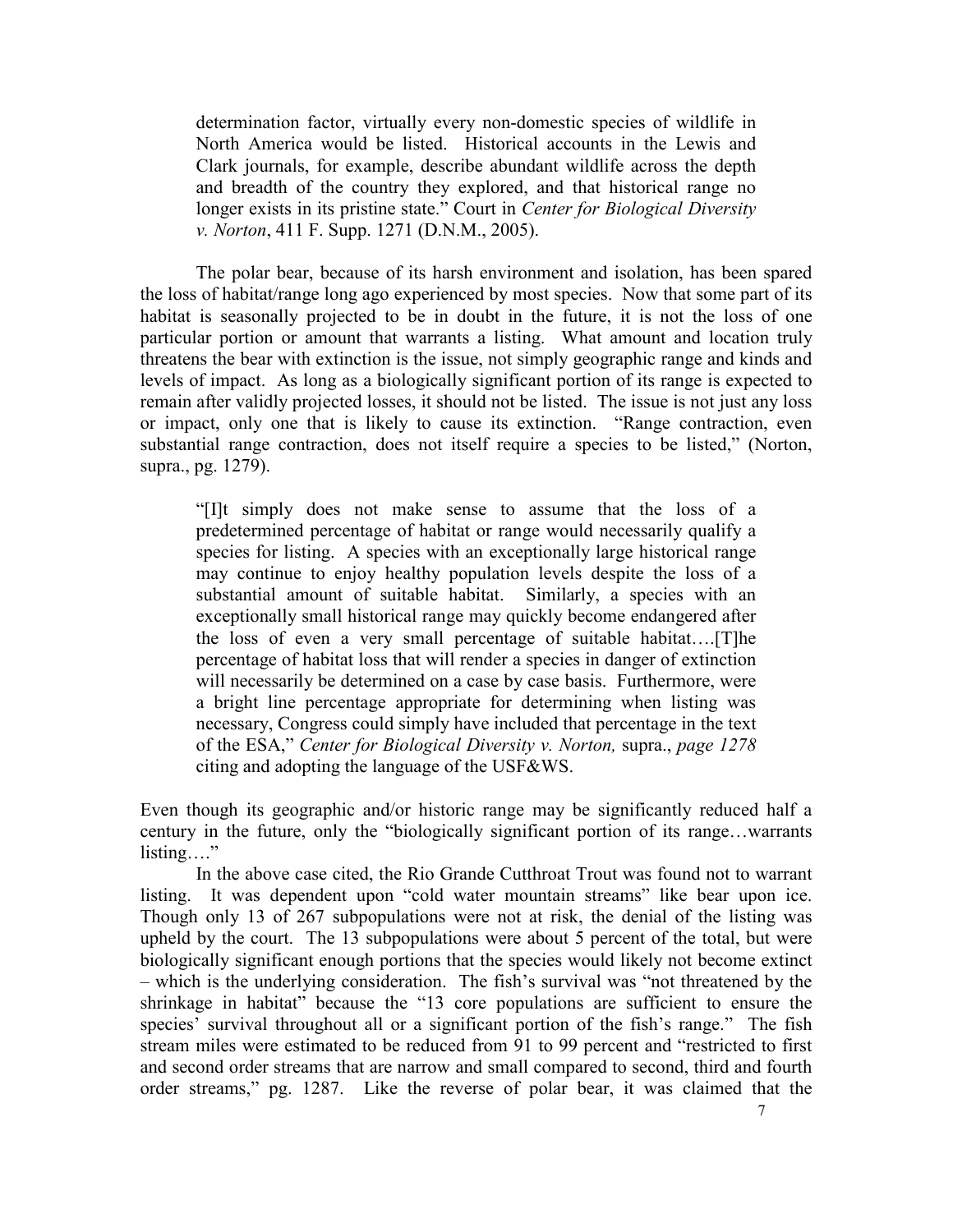remaining streams were too cold (instead of too warm) to be good habitat for the fish's reproduction. Therein the court said:

"This is consistent with the purpose of the ESA. It may be akin to evaluating how well a school is performing its educational function by considering only the brightest and most diligent students, but such a focus makes sense if one is attempting to predict how well the school would perform in, say, a national science competition where only the best, hardest-working students would be in the running. The purpose of the ESA is not to assess generally how well the ecology is performing, but rather to make the best prediction possible as to a specie's chance of survival."

Ditto the grizzly that the USF&WS has just delisted from "threatened." Even though that subpopulation of grizzly occupies less than one-half of one percent of historic range and has less than one-half of one percent of its historic population numbers, it is not likely to become in danger of extinction again as a species. No forecast projects the polar bear to decline to one-half a percent of its numbers or range. It is not forecasted to be endangered with extinction in 45 years, pursuant to the law. The facts and projections don't meet the legal test for listing.

### Present Status of the Western Hudson Bay Subpopulation

 The approximate 22 percent decline in the WHB subpopulation is disputed. The alleged decline is based upon a comparison with an unreliable estimate made in 1987. The 1987 survey showed a record high level after years of increasing. That earlier estimate does not provide a valid mean average point of reference. Moreover, the past and present estimates are not comparable because of different methodology.

 The more recent survey did not include the entire summer retreat area used by the subpopulation in the open water season, so it in fact missed part of the bear's known range and population. (Minister Patterk Netser statement of March 5, 2007 and PBTC minutes in 2006, both attached.) Since part of the range was not surveyed, there is no proven decline. The authorities and Inuit hunters in the area and Cabela's Outfitting report significant numbers of bear in the areas not surveyed (personal communications). In Cabela's hunting area north of the CWS survey geographic limits in WHB, hunters report seeing many bear each day. U.S. hunters in 2006 all reported seeing 60 to 80 bear in the Aruiat area north of Nunavut. "Total of three hunters was over 200 with four weather days out of 10." (All attached.)

 The recent 2004 study was conducted by CWS entirely outside of the Nunavut portion of the WHB polar bear range (2006 PBTC, Shewchuk, pg. 6). That no doubt was caused by a change of governance, not bear population numbers. It should also be noted contradictorily that the aerial surveys conducted annually over the past 20 years in the Churchill area towards the Ontario border showed "no downward trend," Daryll Hedman report, PBTC, 2006. The decline is a fiction. A partial survey is not the "best" information.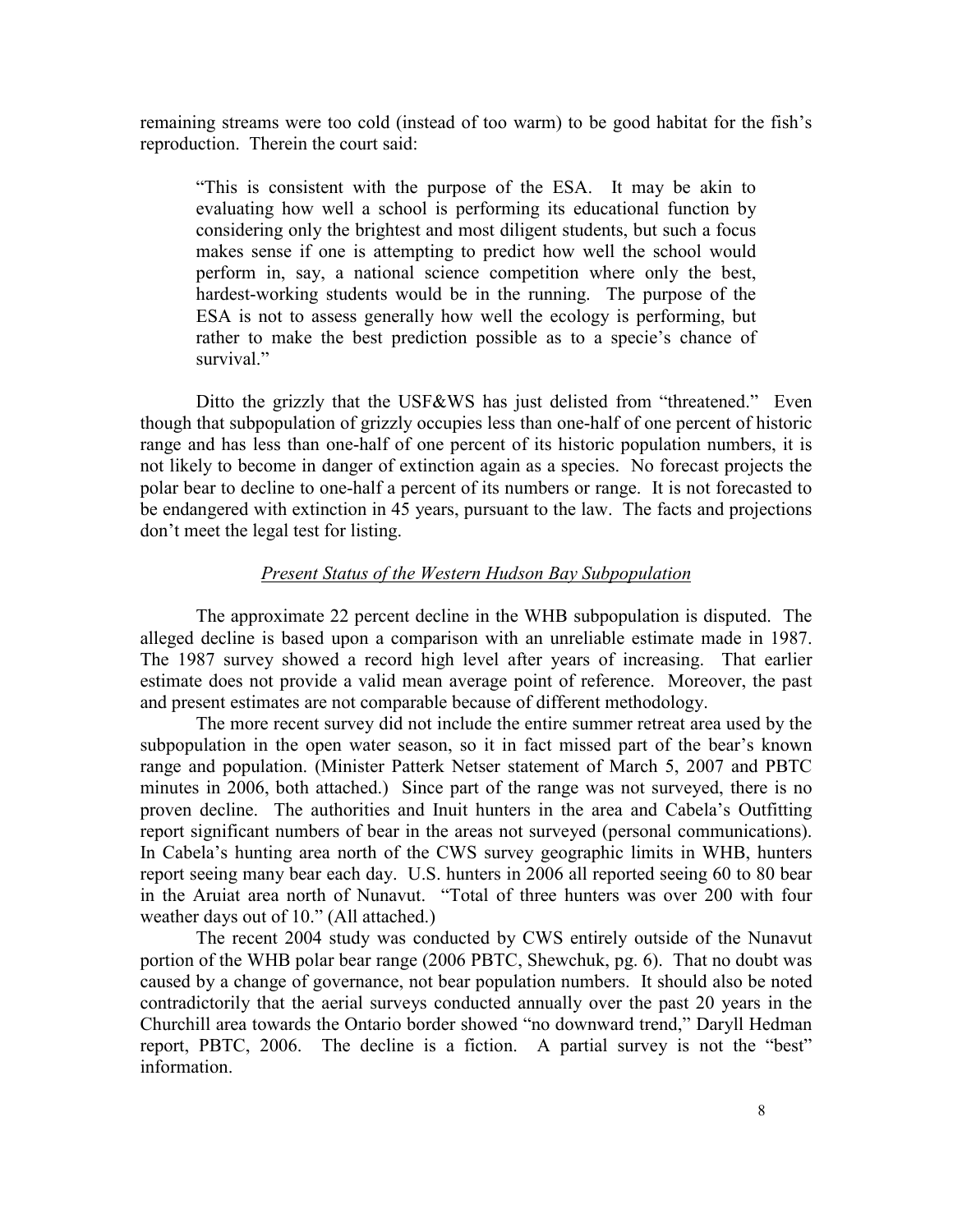Many knowledgeable people believe that particular subpopulation of bear has shifted within the region (Cabela's Outfitters, Inuit representatives). The annual darting and collaring of up to 80 percent of the bear (many twice a year), the Polar Bear Alert Program that scares away or traps and relocates bears from Churchill (58 bear handled and one killed in 2005), the 50 to 60 helicopter tours per day, the 15 large tundra vehicles during the polar bear tourist season and the closure of the garbage dumps since the 1987 survey all could account for the reduction in bear numbers in the area of the partial survey. Some part of the population should have dispersed when the Churchill dump was closed in 2005. (PBTC, 2006 minutes, page 14). In Churchill, people are even entering dens to photograph polar bear (David Lee, PBTC, 2006, page 14, line 48). One member of the PBTC made an unintended point when he said that the bears could leave if they were truly stressed by the tourism. Indeed they may have. It is at least important to note that the population decrease, if any, is likely exaggerated because of the above factors. With the reduction in Woodland Caribou, wolves would be expected to be killing cubs, which they are known to do. There may well have been an over-harvest by hunters as well, which is correctable adaptively and has been corrected. The number of bear taken in the last five to six years, plus those killed by researchers and the Polar Bear Alert Program, are greater than the suspected decline over the past 17 years. It appears that recruitment may need to be improved and until then the quota may need to be reduced, but that is all part of adaptive management and within the proven capacity of the local authorities and people.

 It is not reasonable to blame a 22 percent decline on global warming when this particular population is the most harassed and stressed polar bear population in the world. This is even more so when the surrounding and even more southerly populations in Davis Strait and Southern Hudson Bay are stable or increasing. The overall increases across these southern subpopulations outmeasure the suspected decrease in WHB.

 The "best" information is that there are many complex factors that set WHB apart, including the one survey not covering the whole area. At the most, global warming would be just one of many contributing factors for the suspected decline. The methodology of the surveys is not comparable and the bear may even have simply been overharvested (Minister, March 5<sup>th</sup> statement).

 The analysis in the proposal not only exaggerates the impact from global warming, the causation-correlation is not what has been represented. The cited characteristics of the bear in the WHB region predated the warming period! The characteristics all began in the 1980's during a particularly cold period when many scientists and the world media were warning of a new glacial period (see attached). These bear characteristics were extensively studied and were already well documented in the 1980's by members of the IUCN Polar Bear Specialist Group and CWS. One of the primary causes advanced was that WHB was thought to be too cold with the same confidence it is now said to be too warm. (Perhaps a petition to list all of the bear in the world should have been filed then.) In this case, the facts are not as represented in the proposal. The correlation is not with warming, it is with a record high population level that had topped off in a frigid cold period. The undisputed facts refute the speculative hypothesis that the bear characteristics have been caused by global warming. Since it predates the warmer period, that correlation means that the most recent warming trend is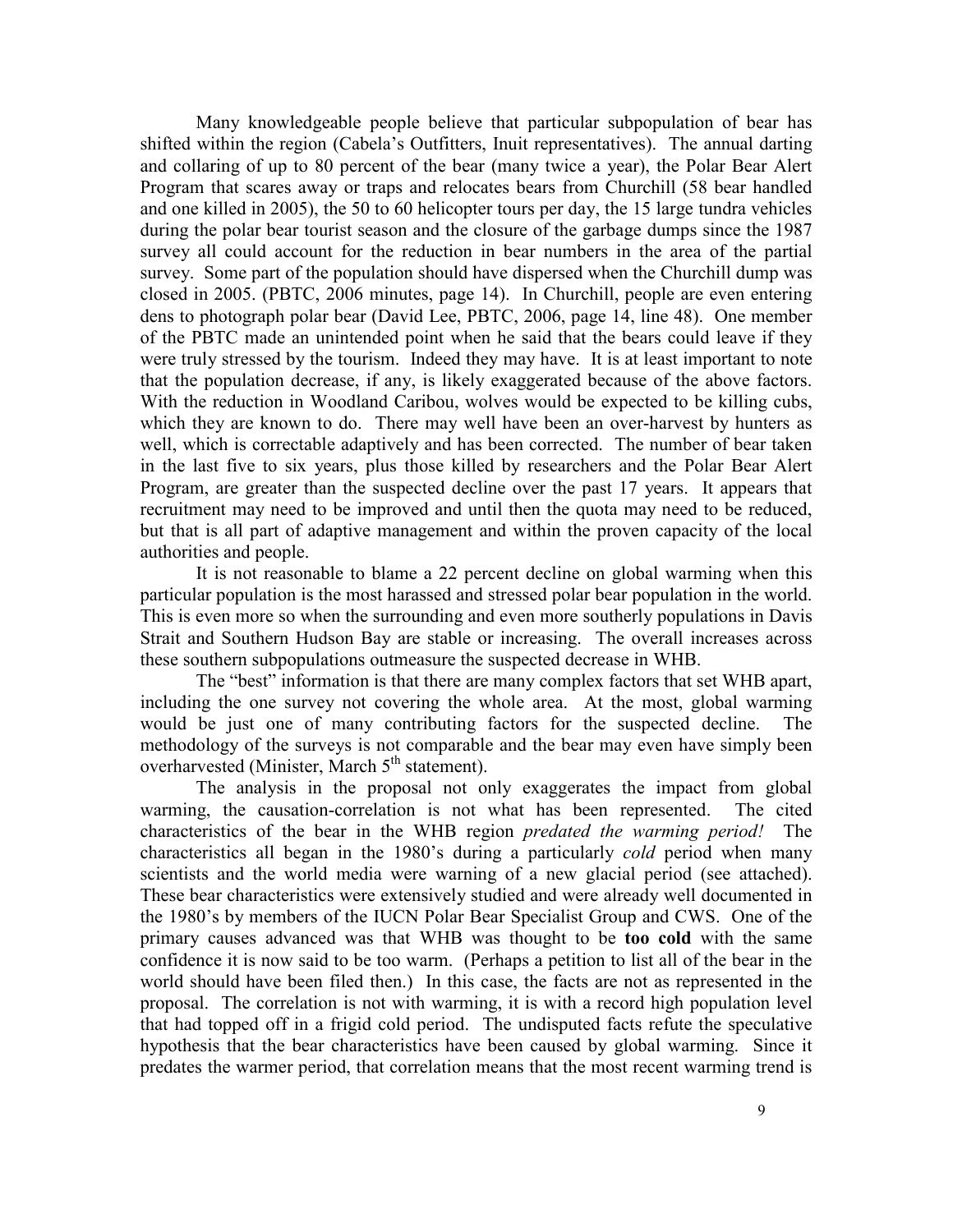not the "likely" cause of the perceived decline and characteristics of the population in WHB.

 The following are excerpts from Density-Dependent Population Regulation of Polar Bears by Andrew E. Derocher (chairman of the PBSG of IUCN) and Mitchell Taylor of NWT in the Ninth International Conference on Bear Research and Management (Monograph Series No. 3, 1994) under the subtitle Western Hudson Bay (Churchill, Manitoba).

 The recruitment rate noted in the Churchill population in the early 1980's was the highest found for the species in any population. However, during the period (1980-1990), the mean weight of polar bears in Western Hudson Bay declined (Derocher 1991, Derocher and Stirling 1992). Presumably in response to the decline in condition, cub survival in the first six months after den emergence declined from 75 percent in the early 1980's to 51 percent by the late 1980's; death of whole litters increased threefold (Derocher 1991, Derocher and Stirling 1992). These changes coincided with the closure of the Churchill dump to polar bears; however, only an insignificant number of the Churchill population used the dump…. These dump bears were excluded from the analysis showing declining condition and cub survival (Derocher and Stirling 1992). Derocher and Stirling (1992) offered four explanations for the declining weight of Churchill bears…. The mean temperature in Western Hudson Bay was colder than normal during the 1980's (Findlay and Deptuch-Stopf 1991). The unusually low temperatures could have reduced seal productivity or availability…. The Hudson Bay – James Bay populations are the most southerly of all polar bear populations….

 The fourth possibility (Derocher 1991, Derocher and Stirling 1992) is that the current densities of polar bear may have nothing to do with the observed decline in maternal weight, cub survival and recruitment. The observed reduction in female condition, cub production and cub survival may be simply…. Large adult males also declined in weight during the 1980's (Derocher 1991).

 In many large mammals, density-dependent changes occur at population levels close to the carrying capacity…. The hypothesis that the density of polar bear suddenly became sufficient to trigger density effects in the early 1980's, almost 20 years after the introduction of harvest controls, would seem initially to have merit. However, population numbers appeared to be constant over the period (1980-90) when mean weight, recruitment rate and cub survival rate decline (Derocher 1991). (This document is attached.)

 The Western Hudson Bay subpopulation status does not warrant its listing. A subpopulation segment at the southernmost limit of the population range and climate zone is not a biologically "significant" (enough) population segment" to be listed, much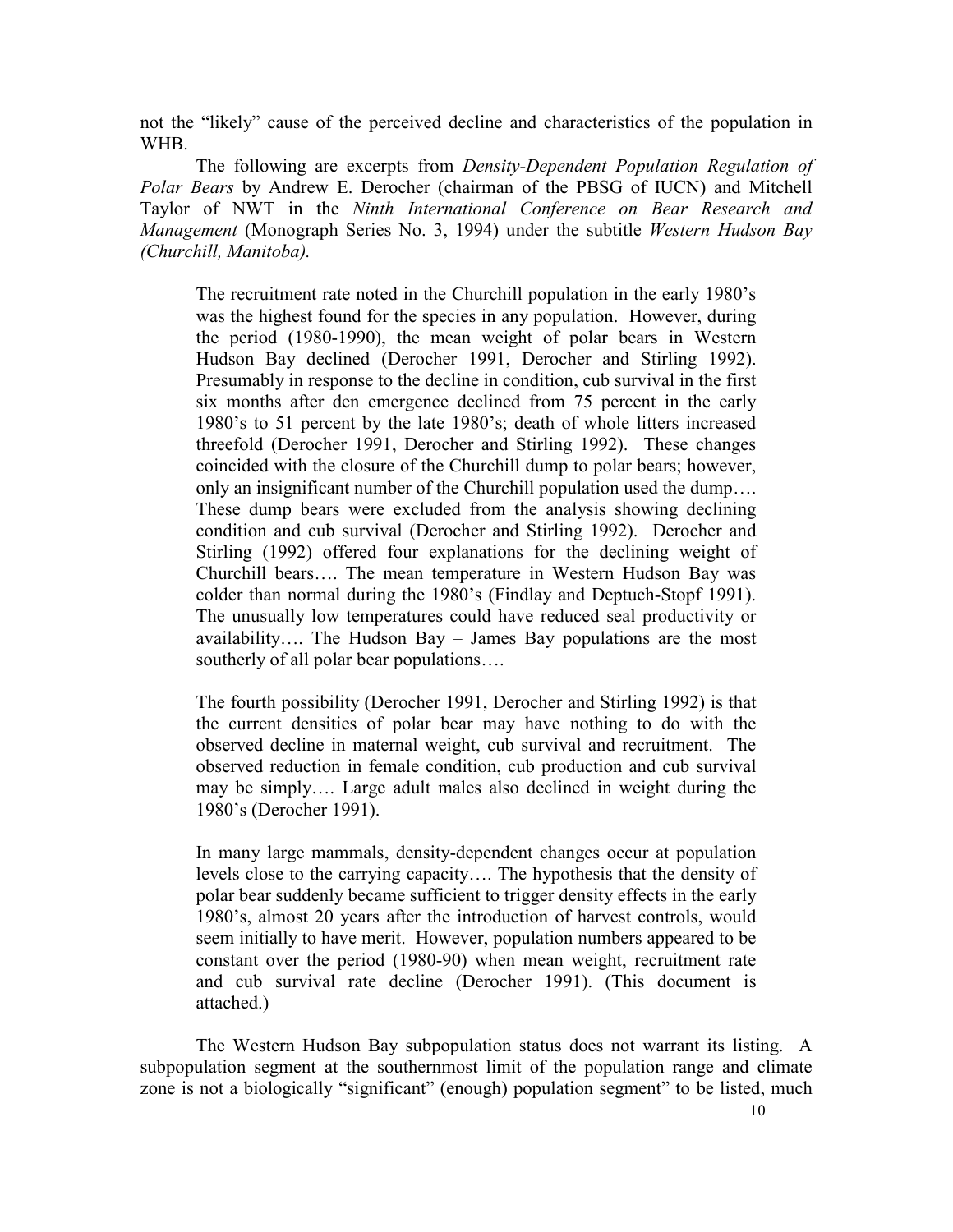less significant enough to list all the polar bear in the world. If the 22% decline is merely a shift within that range, as most believe, then there is even less reason to list this subpopulation. That subpopulation is merely adapting to weather variables, whatever the contributing causes of those variations. Over the past six years (2000-2006) the climate temperature in WHB has decreased 2.83 degrees centigrade (see attached NCDC graph). Finally, over the long-term this subpopulation has increased.

 The bear of the Arctic north have long been spared the loss of habitat experienced by other species. How many other species in North America have lost so little of their historic range?

#### Southern Beaufort Sea

 "Previously calculated estimates of the size of the Southern Beaufort Sea population have been unreliable," (1967-1998). The Service's "best model suggested an increase from around 500 females early in the study to as many as 1,500 at the end of the study…this could suggest a total population size of over 2,500 animals, many more than previously hypothesized." That "estimated growth rate…should be viewed cautiously." It is necessary "to develop a more reliable population estimate for the Southern Beaufort Sea."

All of these statements were made in the Annual Report, Administration of the Marine Mammal Protection Act of 1972 for the years 1999 and 2000. (This is the last such report.) These statements contradict the statement in the FR notice (page 1070) that the Southern Beaufort Sea population is 1,500 and declining. In fact, the population has been estimated to be stable or increasing for decades.

 Those estimates have also been said to be "overstated". If it was overstated, then a lower number arising from a more reliable survey methodology is just a correction. The new population analysis completed in the Spring of 2006 indicates a population estimate in the same number range. There is no significant difference or decline, nor are the sampling methods comparable enough to draw such a regulatory conclusion.

 "The size of the SBS polar bear population was first intimated to be approximately 1,800 animals in 1986 (Amstrup and others, 1986)…For the late 1950's…the total population may have increased to as many as 2,500 polar bears. However…the estimate of 2,500 bears was not considered reliable." A new study was begun in 2001 and ran from 2001 to 2006. It concludes there are 1,841 polar bear in the region in 2006. "The best estimate of the total size of the SBS polar bear population in 2006 was 1,526 (95% CI = 1,211; 1,841)." "Our current estimate of population size and the earlier ones cannot be statistically differentiated." Polar Bear Population Status in the Southern Beaufort Sea, Eric V. Regehr, Steven C. Amstrup and Ian Stirling, Open-File Report 2006 – 1337, U.S. Geological Survey. The estimate "precludes a statistical determination that the total number of polar bears in the SBS region has changed in recent years," (late 1980's to 2006). The statement that the population has declined in the SBS is incorrect. That statement in the proposal is contrary to the belief of the very scientists that have performed the studies for two decades, quoted above.

 Some represent that the SBS is following the WHB population. If so, the "likely" cause would appropriately have to be the earlier cold period when the characteristics of the bear were first detected in WHB. The SBS subpopulation's status does not warrant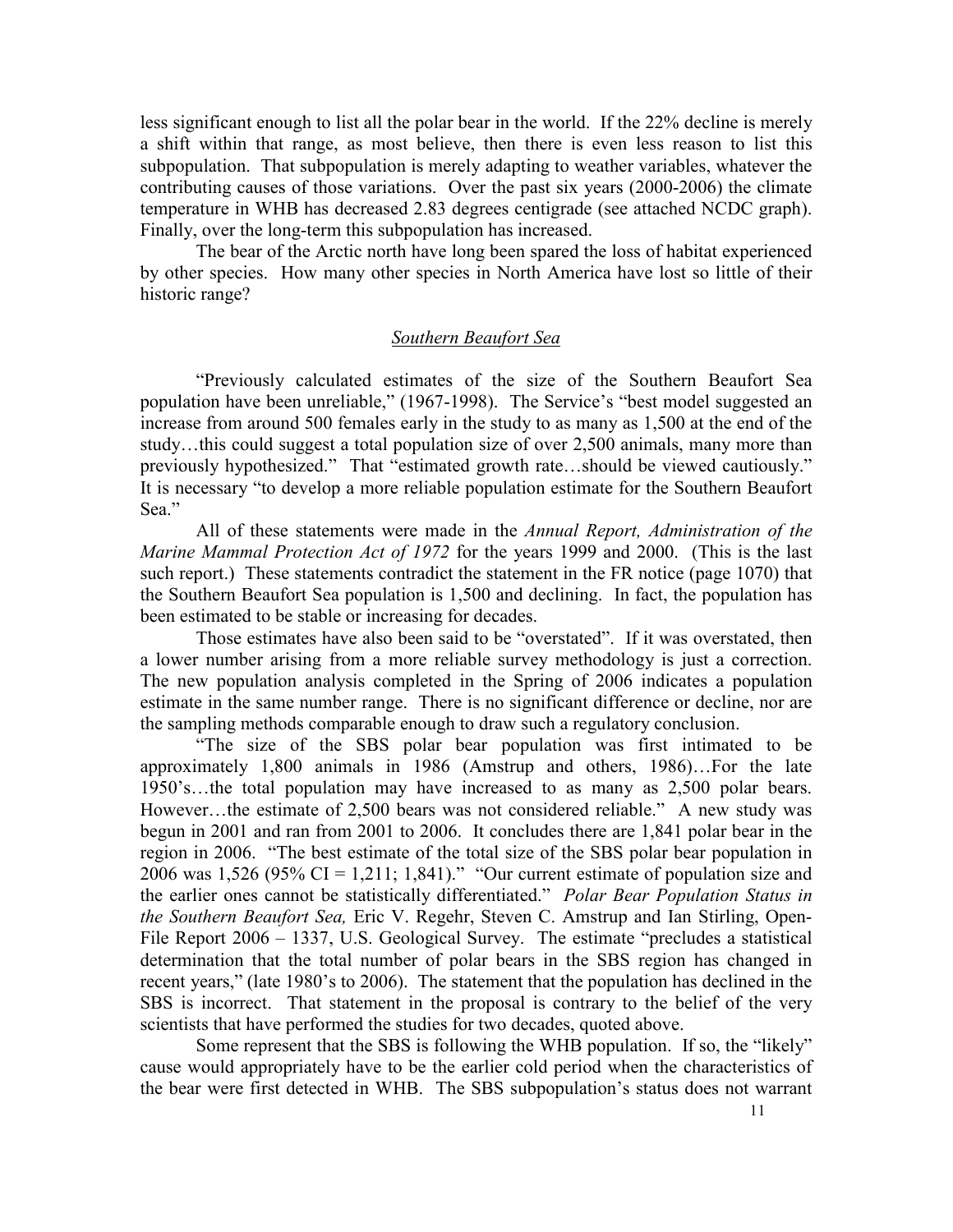its listing. If its status did warrant listing at this time, its significance to the survival of polar bear is not biologically sufficient as a matter of law. It is a fringe subpopulation and only a fraction of the overall population. All of these considerations aside, the climate temperature in Alaska has been declining since 2000 (6.86 degrees Celsius/decade. See attached.)

### Climate Change Projections Do Not Meet the "Best Scientific Data" or "Likely" Tests

 The various climate projections are not a sound, credible and reliable basis on which to list any population of polar bear. In fact climate cannot yet be credibly predicted at all. Assessment of the impact on Artic ice is even more remote and unpredictable. The number and variation between the projections speaks for itself. The further into the future the projection, the lower the confidence level. The issue is not whether the period of time (45 years) is three life spans, but whether or not the climate and future ice conditions are reasonably foreseeable that far in advance. They are not. It is beyond the limits of what is foreseeable. The intolerance to change in the composition of its environment is itself speculation, but the change in the composition of the environment is virtually unpredictable.

 The only thing about the models that is correct is that they are likely to be incorrect because they have never before been correct. They are not viable and are contradictory. Arctic climate, the ice, and bear survival are far too complex for such modeling. It is beyond the state of the art. It is arbitrary and capricious to rely upon the climate projections. It's inherently unpredictable.

 "Models do not accurately describe the current climate and have not been able to describe the climate of the past 30 years. For instance, computer models consistently project a rise in global temperatures over the past century that is more than twice as high as the measured increase. As the models cannot explain what has happened in the past, it is fair to question their predictions of future warming….The results from models that predict less warming in the future are generally closer to the observed data." (Dr. David Legates, report attached.) In fact, such projections are inherently fallible and unlikely. See Dr. T. F. Ball's report and addendum attached. "The *inability of the models to* predict climate change is already evident in their inability to accurately simulate current or past conditions. It is also confirmed in the failure of all previous predictions. These predictions have consistently exaggerated the actual events." For example, "the 2007 IPCC model temperature predictions and the sea level rise are once again reduced from previous reports." See Ball report attached.

 Dr. David Legates reports that "[t]he complexity of the climate and the limitations of data and computer models mean projections of future climate change are unreliable at best. In sum, the science does not support claims of drastic increases in global temperatures over the  $21<sup>st</sup>$  century..." (report attached).

 Sub-regional variations in climate, ice, snow, winds and water currents and temperatures are also inherently unpredictable. One example is the fact that "sea-ice conditions in the Baffin Bay/Labrador Sea region, at least during the last 50 years, are within `Little Ice Age` variability. Grumet, et al; Variability of sea-ice extend in Baffin Bay over the last millennium. Climate Change 49:129-145. "[S]ince 1970, the climate in West Greenland has cooled (with the result that) Baffin Bay and David Straight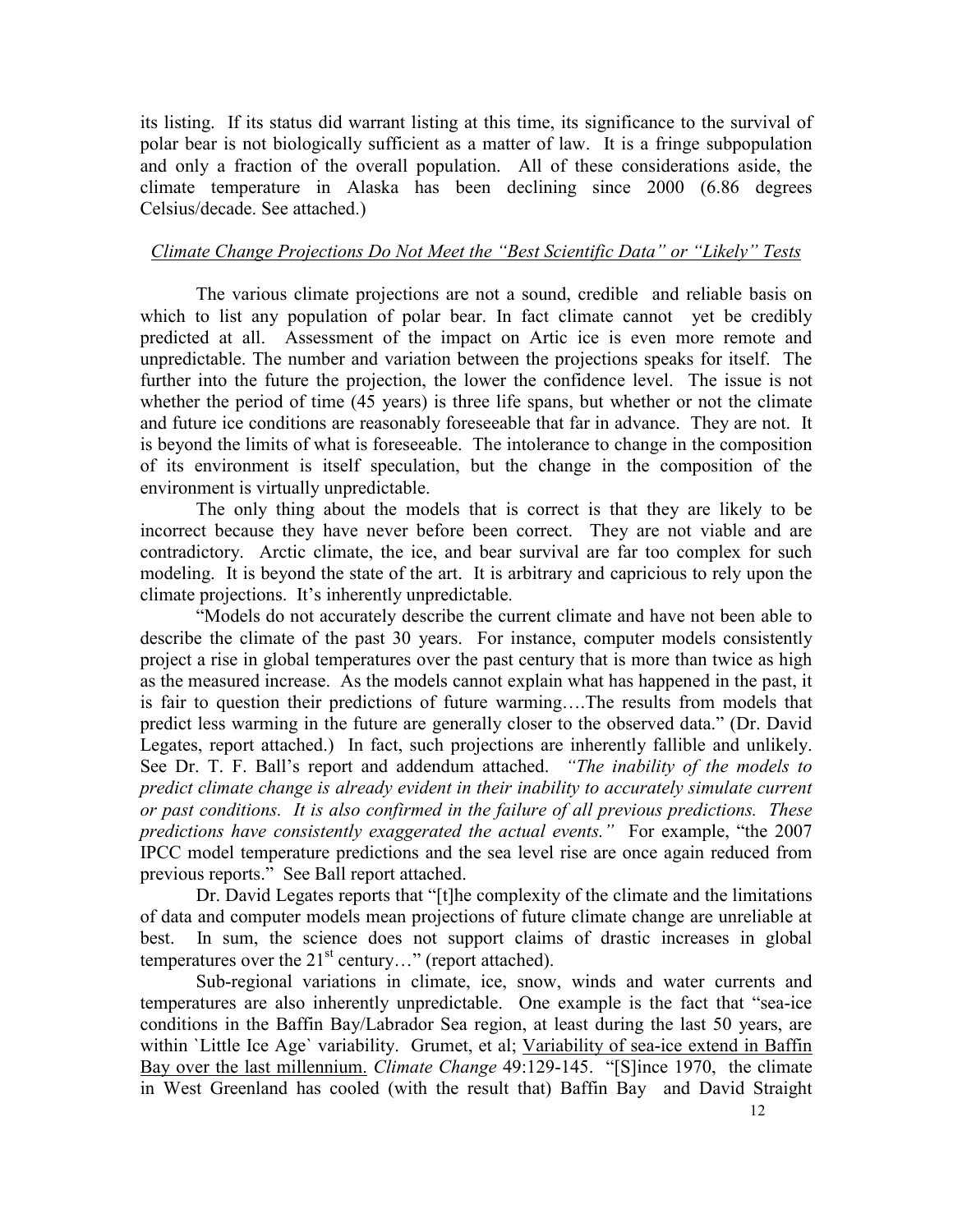display strong significant increasing trends in ice concentrations and extent...." Laidre  $\&$ Heide- Jorgensen 2005. Artic sea ice trends and Narwhal vulnerability. Biological Conservation. 121:509-517. On the opposite coast we understand that Alaska is cooling at this time. (See attached NCDC Climate Monitoring chart 2000-2006.) The climate temperature in Alaska has fallen five of the past six years.

### Solar Cycles

 There is sound scientific reason to believe that the world will be cooler by 2030, within the 45 year or three lifetimes utilized in the proposal. Unlike CO2, sunspots are a primary, not a secondary climate factor. We are "currently entering sunspot cycle 24 and cycle 25 is predicted to be very low (cold)." (Dr. Ball report, attached.) Projections based upon sunspots are a greater influence, more certain, predictable, and measurable than all of the CO2 climate models relied upon in the proposal. Projections based upon sunspots have long proven more reliable and likely.

 "[S]olar radiation can account for 71 percent of the variation in global surface air temperature from 1880 to 1993." Legates citing The Astrophysical Journal, Vol. 472, pages 891-902, Willie Soon, et al, Inference of Solar Radiance Variability from Terrestrial Temperature Change.

#### Survival of Past Warming

 The polar bear has survived all the warming and cooling periods in the past that were in greater extremes than currently being experienced. That is empirical proof that the risks of warming don't warrant listing. "The period from approximately 1910 to 1940 warmed faster and to a higher level" than today, yet the polar bear survived that. It was then warmer for a longer period of time than it has been in recent times. See Dr. Ball's and Dr. David Legates' reports, attached. "[A]rctic air temperatures were warmest in the 1930's and near the coolest for the period of recorded observations in the late 1980's." Dr. Legates, attached, citing Jonathan D. Kahl, et al., "Absence of Evidence of Greenhouse Warming Over the Arctic Ocean in the Past 40 Years," Nature, Vol. 361, January 1993, pages 335-337. Also, Temporal and Spatial Variation of Air Temperature Over the Period of Instrumental Observations in the Arctic, International Journal of Climatology, Vol. 20, No. 6, May 2000, pages 587-614. Ironically in a 1975 story Newsweek recommended to "pour soot over the Artic ice cap to help it melt" because it was thought to be a new ice age. The world did not come to an end when Greenland was green and when the Vikings were planting crops there.

#### CO2

 The proposed listing is based upon two factors; projected loss of habitat (ice) and inadequate regulatory mechanisms to deal with the cause of that projected loss of habitat. Both are based upon assumptions and projections about abnormal CO2 levels. Those assumptions about CO2 levels are false. See the Addendum of Dr. Ball, attached, and the statement of Professor Zbigniew Jaworowski on March 19, 2004 before the U.S. Senate Committee on Commerce, Science and Transportation. There has been a false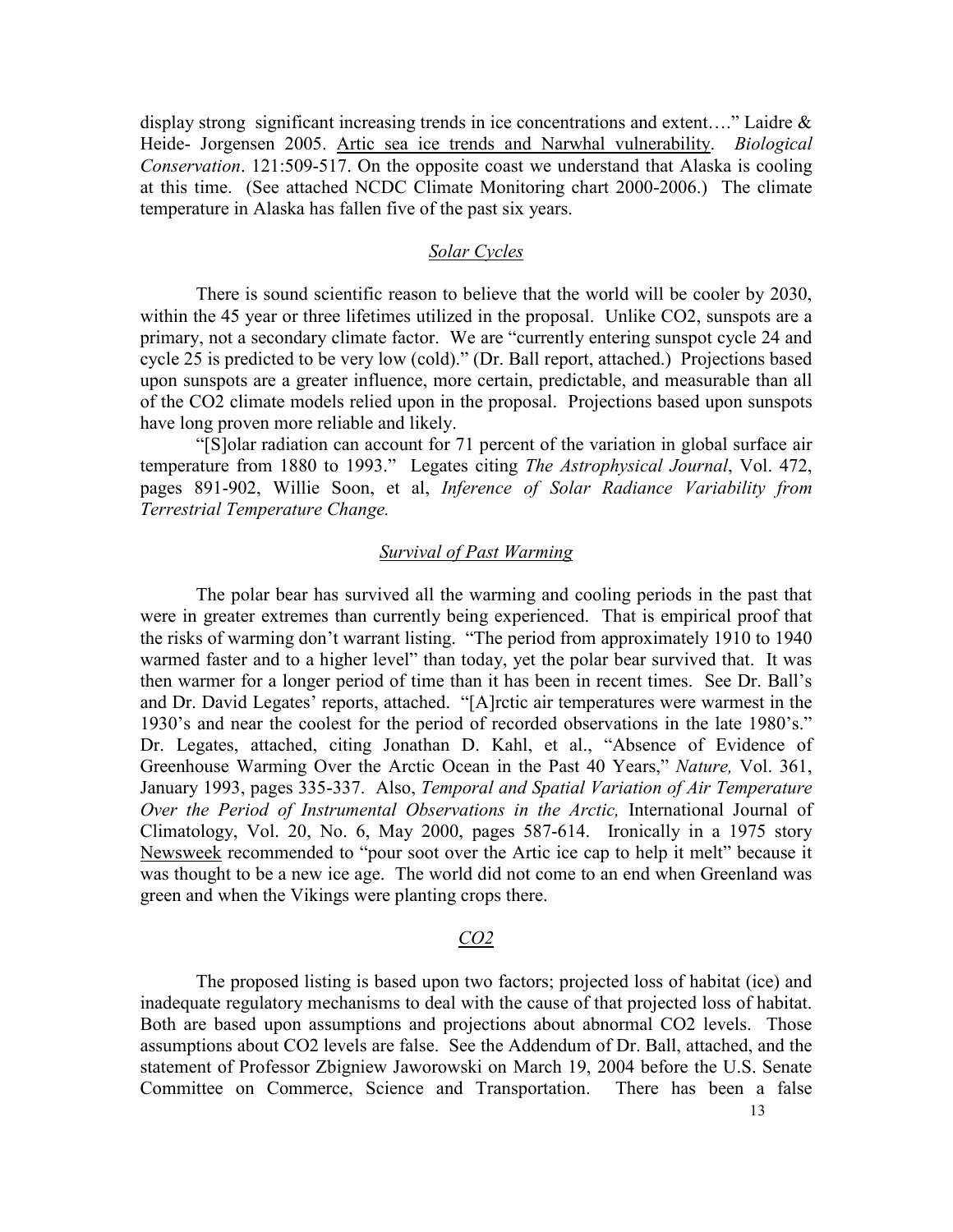assumption that CO2 levels today are greater than in the past. Once again the so-called greenhouse models are steeped in incorrect assumptions. We now know the assumptions are false. "The facts are that the pre-industrial CO2 level was not significantly lower than current levels." The "computer climate models" contain "a false threshold." This reconfirms the fact that CO2 is a secondary, not primary, influence on climate and the significance of entering into the  $25<sup>th</sup>$  sunspot cycle which will predictably be colder.

 None of the climate projections are reliable or credible, much less "likely", which is the legal requirement. Selecting one would be the epitome of being arbitrary and capricious. The Service has admitted it is beyond its expertise, so any projection would not be entitled to any legal deference. No projection can be said to be "likely." The "best" scientific information is that CO2 is not in fact much higher than in pre-industrial times and that the  $25<sup>th</sup>$  solar cycle will likely make it cold in the near future.

### Not "Likely" to be at Risk of Extinction in the "Foreseeable Future"

 The plain language of the ESA and the jurisprudence "requires a determination as to the likelihood – rather than merely the prospect – that a species" will or will not become endangered in the foreseeable future. [Oregon Natural Resources Council v. Daley, 6 F. Supp. 2d 1139 (Ar., 1998), page 1152.] The climate projections are not reliable enough to be "likely." To the contrary, they are likely to be incorrect overestimates.

Unless the  $25<sup>th</sup>$  solar period is properly added to a particular model, the 2030 cold period cannot be properly projected. If that  $25<sup>th</sup>$  solar cycle is not factored in, the projection is not the best scientific data and the threat projected cannot be said to be "likely" which is the required legal test.

 Regardless, the threat of extinction is not likely for a number of reasons. The bear survived the warm temperatures prior to the Little Ice Age and the hot Arctic air temperatures in the 1920-1940 period. Both were hotter than the present.

 Arctic climate has always varied dramatically from one area to another. Warming and cooling are presently occurring simultaneously in different polar regions as they always have. For example, coastal stations in Greenland have been experiencing a cooling trend and average summer air temperatures at the summit of the Greenland Ice Sheet have decreased at the rate of four degrees Fahrenheit per decade since measurements began in 1987. Petri Chylek, et al, Global Warming and the Greenland Ice Sheet, Climate Change, Vol.63, Nos. 1-2, March 2004, pages 201-221.

 The primary cause of sea ice conditions has been found to be determined by changing wind patterns with global warming playing only a minor role. (Greg Holloway's study for Canada's Department of Fisheries and Oceans, Is Arctic Sea Ice Rapidly Vanishing?, Fisheries and Oceans Canada – Pacific Region.) There is a great leap from climate projections to sea ice projections of every kind.

### IUCN

 The Service has given undue weight to the IUCN Polar Bear Specialist Group's Red Listing of the polar bear as "vulnerable". That is a relisting as "vulnerable" as it has been throughout its history, except for a short period in which it was treated as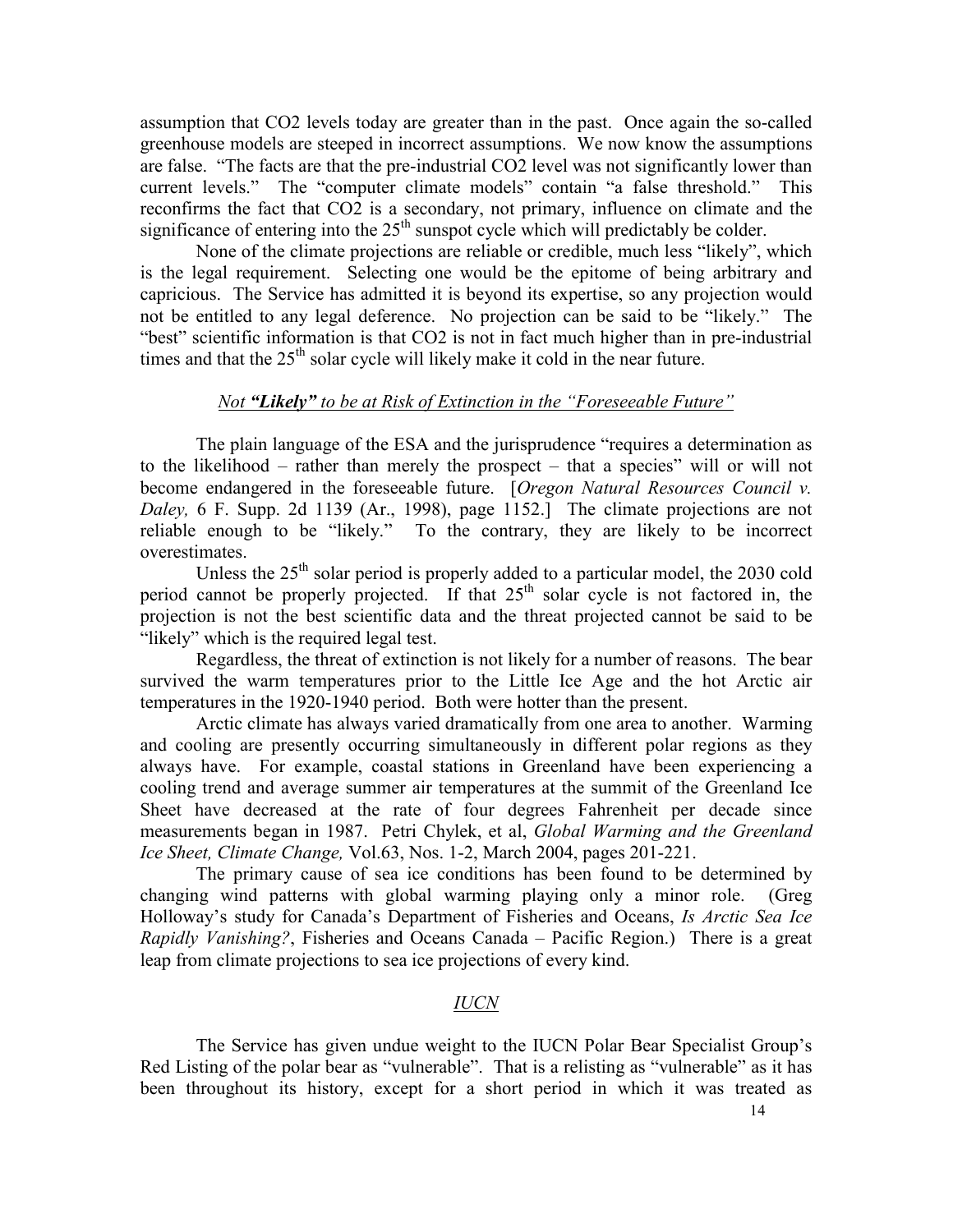"conservation dependent". It's practically always been "vulnerable", but because of far more likely and reliable reasons than the climate projections. This time the "vulnerable" status does not rest upon the bear's present status; it rests upon science fiction projections three generations into the future.

 The Red List criteria of the IUCN are not the same as the five factors and considerations of the ESA. Neither is the extent of range determination the same. The automatic formulas of the Red List criteria such as a percentage of loss in numbers over a specified time are not applicable to the ESA. There is no fixed 30 percent decline in population under the ESA, which is the criteria used by the PBSG. The adoption of such a formula would be patently illegal. Neither is the IUCN a regulatory body or even a duly-elected government agency of any kind whatsoever. Nor does any level of Red Listing trigger the MMPA "depletion" clauses that prohibit trophy imports of "threatened" listed marine mammals.

 What is important is that the IUCN Polar Bear Specialist Group did not itself follow Red Listing criteria. There is no direct climate change/global warming criteria as such in the criteria guidelines. (See attached letter from the IUCN on this point.) There may never be climate criteria, since long-range climate projections are such an unreliable basis for decision making. The climate projections are far beyond the acumen of the Polar Bear Specialist Group.

 The PBSG proceedings show that the Polar Bear Specialist Group listed the bear as "vulnerable" out of precaution as an advisory or alert to user groups to issue quotas conservatively until we know better on the "possibility" that any of the climate and ice projections are correct. It was not the present status of the bear, but concern about "possible" – not necessarily "likely" – climate impact upon the bear simultaneously with an increase in harvest quotas in the future.

The IUCN Red Listing criteria and ESA are so different that they are not comparable. The IUCN criteria (hereinafter "criteria") is a fixed mathematical formula that applies regardless of the biology of the species and its habitat needs. It applies exactly the same to all species of mammals. It does not consider the "biological significance", the "portion of the range" or judge the real likelihood of the threat. The IUCN has taken all judgment out of the process and replaced it with a mathematical calculation. The IUCN does not weigh the "significance" of the habitat, the biological needs of the particular species, or make a reasoned "determination" of the risk. The group just applies the fixed, universal formula without exercising judgment.

 The IUCN projects future decline over a fixed number of lifetimes regardless of the particular species, whereas there is no formula under the ESA specifying how far into the future. In this case, the issue to be considered is not the life spans or number of life spans into the future. It is whether or not the perceived/conceived threat can be reliably projected. This approach also arose because at the same meeting the group was arguing with a user group that thinks there are too many bear.

The issue is whether or not the sea ice conditions and prey availability related to that can be reliably predicted at all for projections into the future that are both credible and "likely". IUCN has no formula or criteria embracing this kind of determination. It has just arbitrarily accepted some "possible" climate projections even though it is beyond IUCN's expertise to judge the projections. The group simply accepted the negative climate hypotheses and assumed uniformity and continuity of the projected change and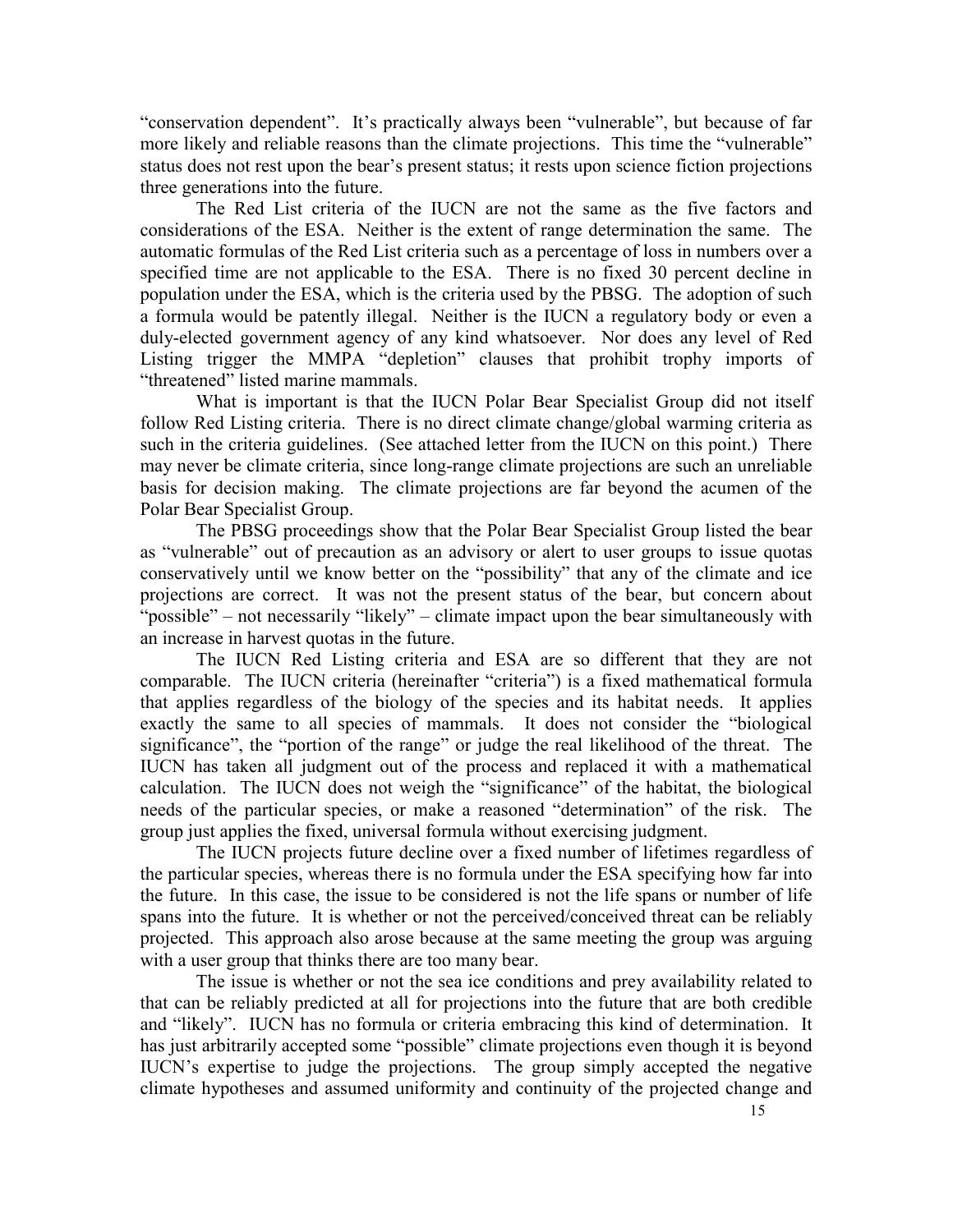its impact on the ice and prey. In fact, the future is unpredictable. We think the group took the precautionary approach and applied it like an automatic formula. If in doubt and it's possible, then give the species the benefit of the doubt to be safe. A mere "possibility" is not enough under the legal tenets of the ESA with its regulatory consequences. The threat must be "likely", not in doubt or only "possible".

 The group did not and would not have changed the Red Listing to stop importation of trophies as is the purpose of an ESA listing of foreign species. The Polar Bear Specialist Group supports the continued importation of the bear trophies and has expressly recognized tourist hunting benefits in their resolutions: Res.3-1997. See attached. The comparisons in the proposal are not valid. All of the criteria of an IUCN Red Listing are different, but so are the biases, agendas, purposes and responsibilities of the group and its individual members and leadership.

#### Miscellaneous Anecdotal Information

 The proposal is full of anecdotal reports of little use or weight. The report of four bear seen from a plane and presumed drowned after a horrific storm of long duration is of no consequence. Bears drown in storms as surely as ships sink, and will continue to do so. Unlike ships, polar bear don't even sink immediately when dead. They have always cannibalized their own as have other bear species. Witness how sows keep cubs away from boors. (Wild Animals of North America, Jack Lentfer of MMC, page 562, ironically blaming "heavy icy conditions.") These occurrences don't warrant concern or mention.

 Bear are extremely adaptable. They eat anything and everything. They disperse and migrate.

 In an absolute sense, bear should fare better in their warmer southern range than in their northern range. Witness Davis Bay. When the southern subpopulations are added together there is an overall increase in the number of bear across their southern range. There are no permanent bear in the Arctic Region itself – which is thousands of miles north of the Churchill - because it is too cold and frozen for the bear, as well as seals or other prey. There are more alternative food sources in the warmer part of the bear's range than where it is too cold. Given an alternative, a slightly warmer environment is better than a slightly colder environment. There are fewer polar bear in the Arctic highlands than in the Arctic lowlands. The bear have experienced and survived extremes of both for ages.

### The Foreseeable Future

 The period of 45 years (three life spans of 15 years) is not a reasonable "foreseeable future" period of time. Section 3 (19), Definitions, Threatened under the ESA. The full Committee Hearings in 1972 offer illumination on what Congress intended by the "foreseeable future" clause. In the Q&A, foreseeable future is defined as "A species might be judged to be likely in the foreseeable future to become endangered in those circumstances where continued exploration or habitat destruction at a given rate would result in its becoming endangered in a period of up to 10 years, depending on the animal's breeding characteristics in relation to population size." (Attached Hearings before the *Subcommittee on the Environment*, August 4 and 10, 1972.) In this proposal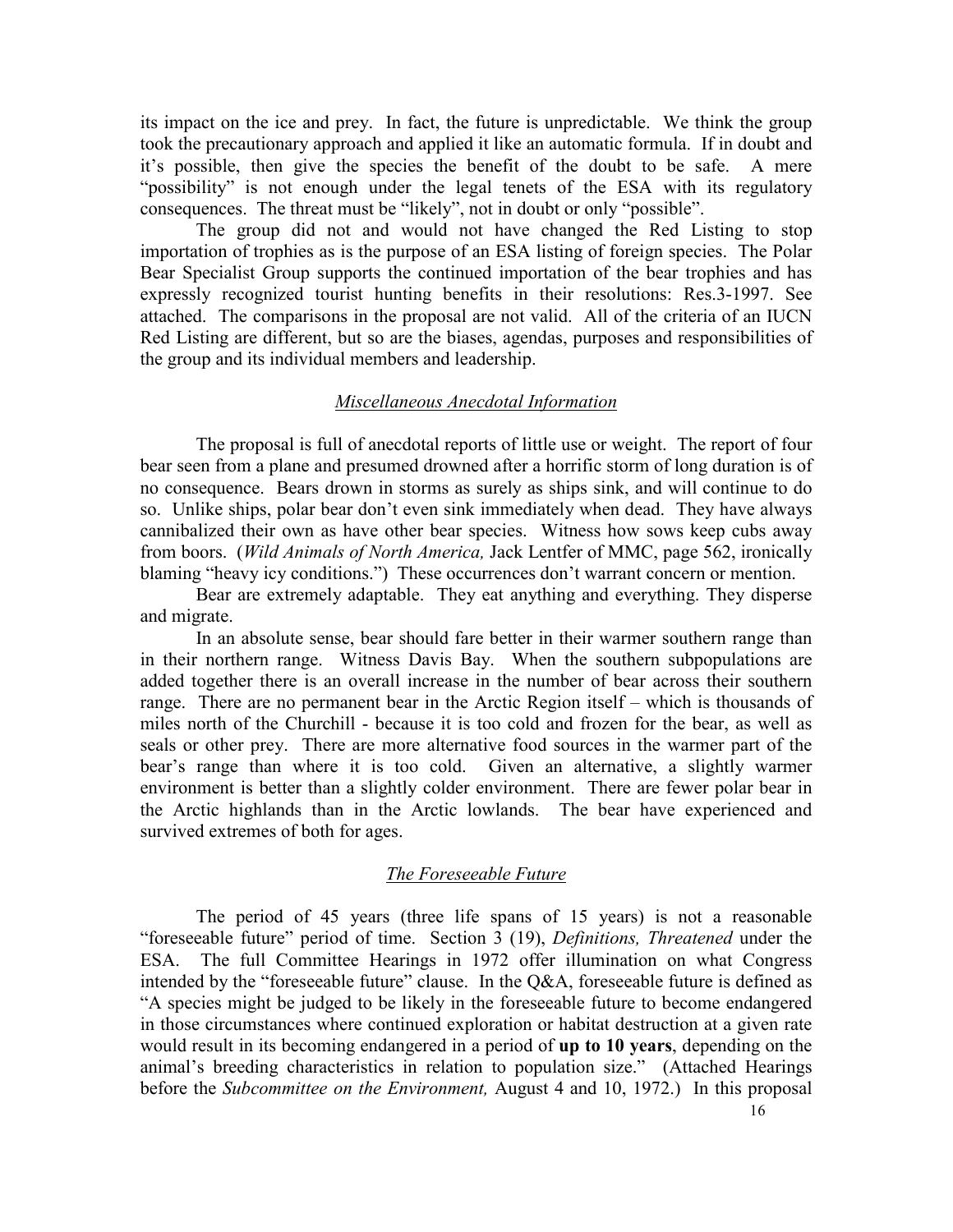the Service is exceeding that upper limit four and one-half times. The only other expression in the Congressional history is that of Representative Clausen stating, "In approving this legislation, we will be giving authority for the inclusion of those species which... might be threatened by extinction in the near future." (Attached.)

 The period of 45 years is too great a time for reliable ice projections based upon projected climate projections, not that there is any reliable relationship between the two. It is a triple level projection that the (1) climate will warm to a particular degree, (2) which will in turn cause the ice to melt a particular amount which will in turn (3) effect a biologically significant portion of the polar bear and its range to the extreme degree of extinction. Though this threat does not have to be certain, it must be "likely." Ice coverage qualities and location cannot be soundly forecasted scientifically to the level of being "likely"45 years into the future. Such a long time is beyond the period that can be foreseen to a "likely" degree. It is not foreseeable. It is science fiction, if anything.

 Legally, the USF&WS is not at liberty to adopt the IUCN's fixed Red List criteria formula of ten years, or three generations, whichever is longer. Moreover, with this species one single life span is one and one-half times the ten year base and three life spans is four and one-half times the base of ten years. It is the very epitome of arbitrary and capricious, thus illegal. In the case of a foreign species it is outright irrational to knowingly destroy another nation's conservation efforts over their objections on unlikely projections.

 The IUCN SSC criteria do not intend or contemplate climate change projections at all, much less projections beyond the state of the art and information. See attached IUCN letter.

 The PBSG are not ESA experts and don't know the legal meaning and terms to express a legal opinion. If they were well acquainted with the meaning of ESA provisions, that was not relevant to the Red List criteria they were applying.

 The quality, quantity and distribution of ice cannot be reliably forecast for one bear's life expectancy of 15 years. Bears live beyond the foreseeable future of ice conditions that are largely controlled by wind and other innumerable variables. "Foreseeable future" means the future that can be foreseen, but only foreseen to the extent of being "likely". The nature of the threat is also a critical factor in such a determination, not the life expectancy of the species. The life expectancy of the species is only a part of the equation. In this case the life expectancy of a bear is of little value in determination what the "foreseeable future" is.

 If sunspot cycles are factored into the projection model as they should be, the Arctic will be plenty cold enough for more ice than today by 2030, one and one-half life bear times. Ball and Willie Soon, supra.

# Solely on Basis of Best Scientific Data Available

 The layers of projections underlying the assumptions about the arrangement, quality and quantity of ice habitat in the future are not facts. They are untested hypotheses that have yet to be proven valid or been validated scientifically. The projections are not facts that have been tested, confirmed and considered to be true. The further in time the projections and the greater the number of variables, the lower the confidence level.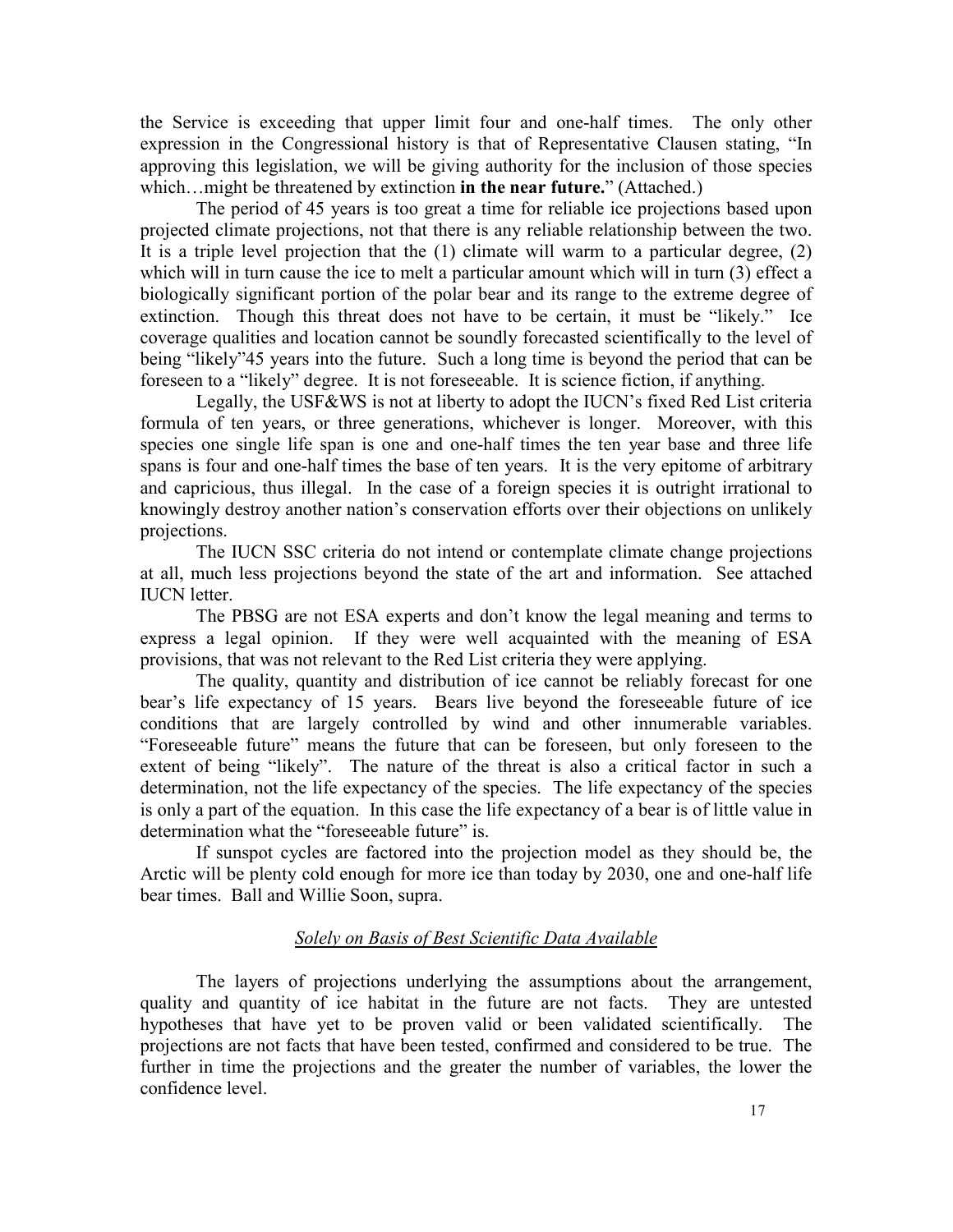The 45-year projections and assumptions basis of the proposal are not reliable or credible enough to be classified as scientific data.

> "In science, explanations are limited to those based on observations and experiments that can be substantiated by other scientists. Explanations that cannot be based on empirical evidence are not a part of science." (National Academy of Sciences, Science and Creationism: A View from the National Academy of Science, Second Edition, 1999, page 1.)

We don't believe that the projections cited in the proposal are reliable or credible enough to satisfy the *Information Quality Act* (Section 515 of P.L. 106-5546 H.R. 5658); OMB at 67 FR 8452 (February 22, 2002). The models cited don't make empirically tested or testable predictions. They contain too many biases and assumptions and too few factors and variables to be reliable. Many of the assumptions are hidden and unstated.

 Though the proposed listing involves major economic factors in which scientists have an interest (e.g., research funding, employment, recognition, etc.), the individual models do not qualify as present scientific data.

 The species is not facing extinction today so there is no need to list prematurely based upon unreliable models. Delay will not compromise the species, but listing will. There is little or no risk in not listing the species at this time. A federal agency proposing an action has the duty to show its action will not jeopardize a species if a biological opinion is rendered on the basis of inadequate information. U.S. House, Committee of Conference, Endangered Species Act Amendments, H. Rep. 96-697, GPO, 1979, pg.12. See joint FWS/NMFS Endangered Species Consultation Handbook. That is directly in issue here where the listing of a foreign species is being considered which in turn will trigger restrictions under the MMPA. In this instance the models projecting the future constitute no more than "speculation and surmise," not credible scientific data. See Bennett v. Spear, 520 U.S. 154, 137L. Ed. Fed 2 81, 117 S. Ct. 1154 (1997) stating "The obvious purpose of the requirement that each agency 'use the best scientific and commercial data available is to ensure that the ESA not be implemented haphazardly on the basis of speculation or surmise." Also City of Las Vegas v. Lujon, 891 F.R. 927, 933 (D.C. Cir. 1989).

# Regulatory Measures

 For all the reasons already stated, the absence of regulatory measures is not likely to cause polar bear to become extinct or to be in danger of extinction.

 The absence of such regulations did not cause the bear to become extinct from 1920 to 1940 when it was warmer for a longer length of time. Regulations today would make no difference during the upcoming  $25<sup>th</sup>$  solar cycle when it gets colder. They would only harm those areas in the Arctic that are now expected to improve if the hypothetical projections of warming prove true. Regardless, a significant portion of the range will remain habitable to ensure survival of the bear, even if one assumes the unproven hypothesis that some small reduction in man-caused CO2 output would be of any measurable consequence. Mankind and the bear and all vegetation may need that  $CO2$  in the  $25<sup>th</sup>$  solar cycle.